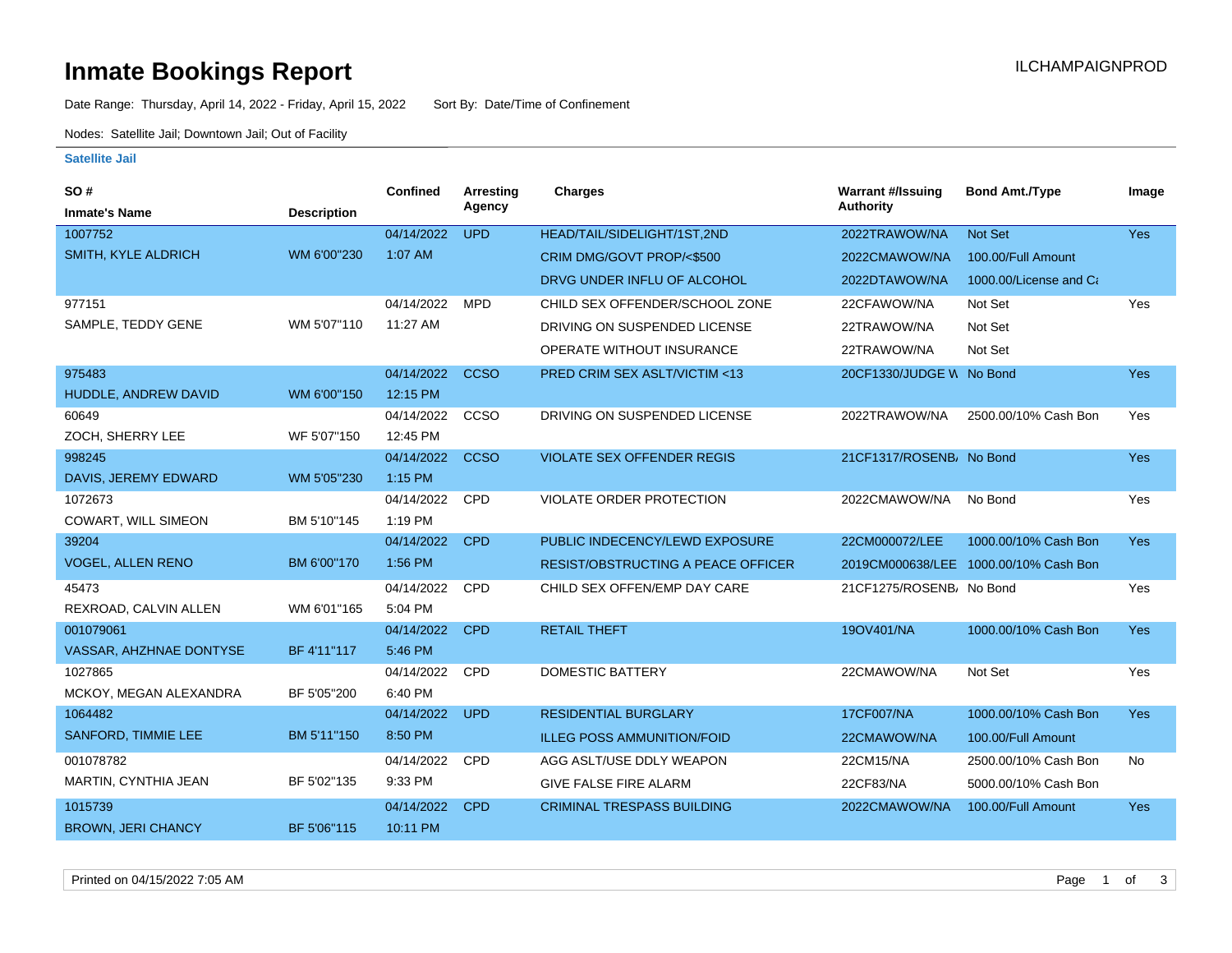# **Inmate Bookings Report Inmate Bookings Report**

Date Range: Thursday, April 14, 2022 - Friday, April 15, 2022 Sort By: Date/Time of Confinement

Nodes: Satellite Jail; Downtown Jail; Out of Facility

### **Satellite Jail**

| <b>SO#</b>           |                    | Confined        | Arresting | Charges                     | <b>Warrant #/Issuing</b> | <b>Bond Amt./Type</b> | Image |
|----------------------|--------------------|-----------------|-----------|-----------------------------|--------------------------|-----------------------|-------|
| <b>Inmate's Name</b> | <b>Description</b> |                 | Agency    |                             | Authority                |                       |       |
| 34803                |                    | 04/14/2022 CCSO |           | AGGRAVATED DOMESTIC BATTERY | 2022CFAWOW/NA            | No Bond               | Yes   |
| ADAMS, CHARLES GUY   | WM 6'00"270        | 10:33 PM        |           |                             |                          |                       |       |
| $T = 1 - 1$          |                    |                 |           |                             |                          |                       |       |

**Total Satellite Jail: 14**